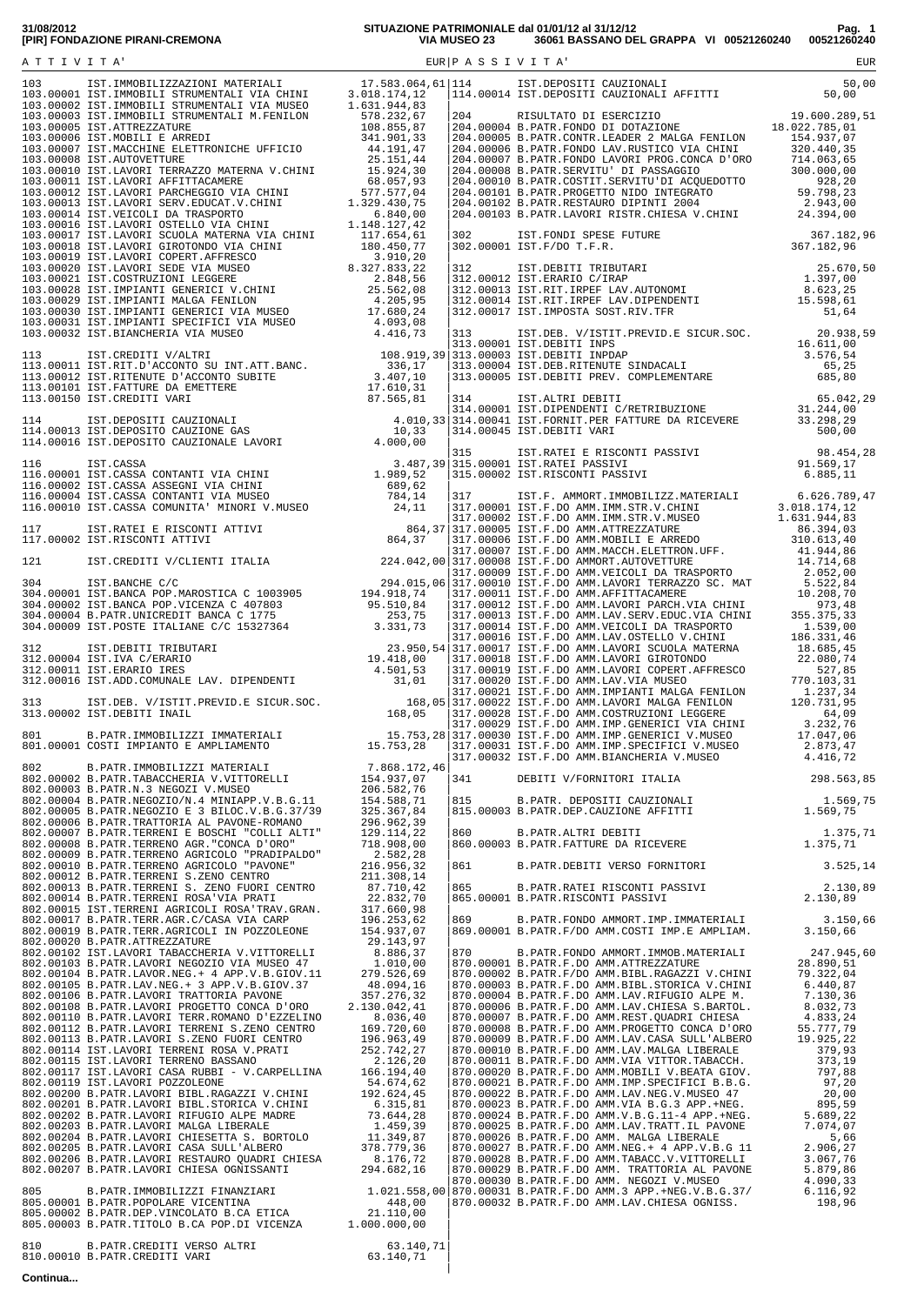| 31/08/2012<br>[PIR] FONDAZIONE PIRANI-CREMONA                                                                                                                                                 | SITUAZIONE PATRIMONIALE dal 01/01/12 al 31/12/12<br>36061 BASSANO DEL GRAPPA VI 00521260240<br><b>VIA MUSEO 23</b> |           | Pag. 2<br>00521260240 |               |
|-----------------------------------------------------------------------------------------------------------------------------------------------------------------------------------------------|--------------------------------------------------------------------------------------------------------------------|-----------|-----------------------|---------------|
| 825<br>B. PATR. RATEI RISCONTI ATTIVI<br>825.00001 B.PATR.RATEI ATTIVI<br>825.00002 B.PATR.RISCONTI ATTIVI<br>845<br><b>B. PATR. BANCHE</b><br>845.00004 B.PATR.CREDITO COOP.ROM.E S.CATERINA | 40.096,06<br>39.853.57<br>242,49<br>117.583.75<br>117.383.75                                                       |           |                       |               |
| 845.00005 B.PATR.BANCA POPOLARE ETICA SOC.COOP                                                                                                                                                | 200,00                                                                                                             |           |                       |               |
| Totale ATTIVITA'                                                                                                                                                                              | 27.368.826,00 Totale PASSIVITA                                                                                     |           |                       | 27.362.679,20 |
|                                                                                                                                                                                               | Utile<br>d'                                                                                                        | esercizio |                       | 6.146, 80     |
|                                                                                                                                                                                               | Totale a pareggio                                                                                                  |           |                       | 27.368.826,00 |

**Continua...**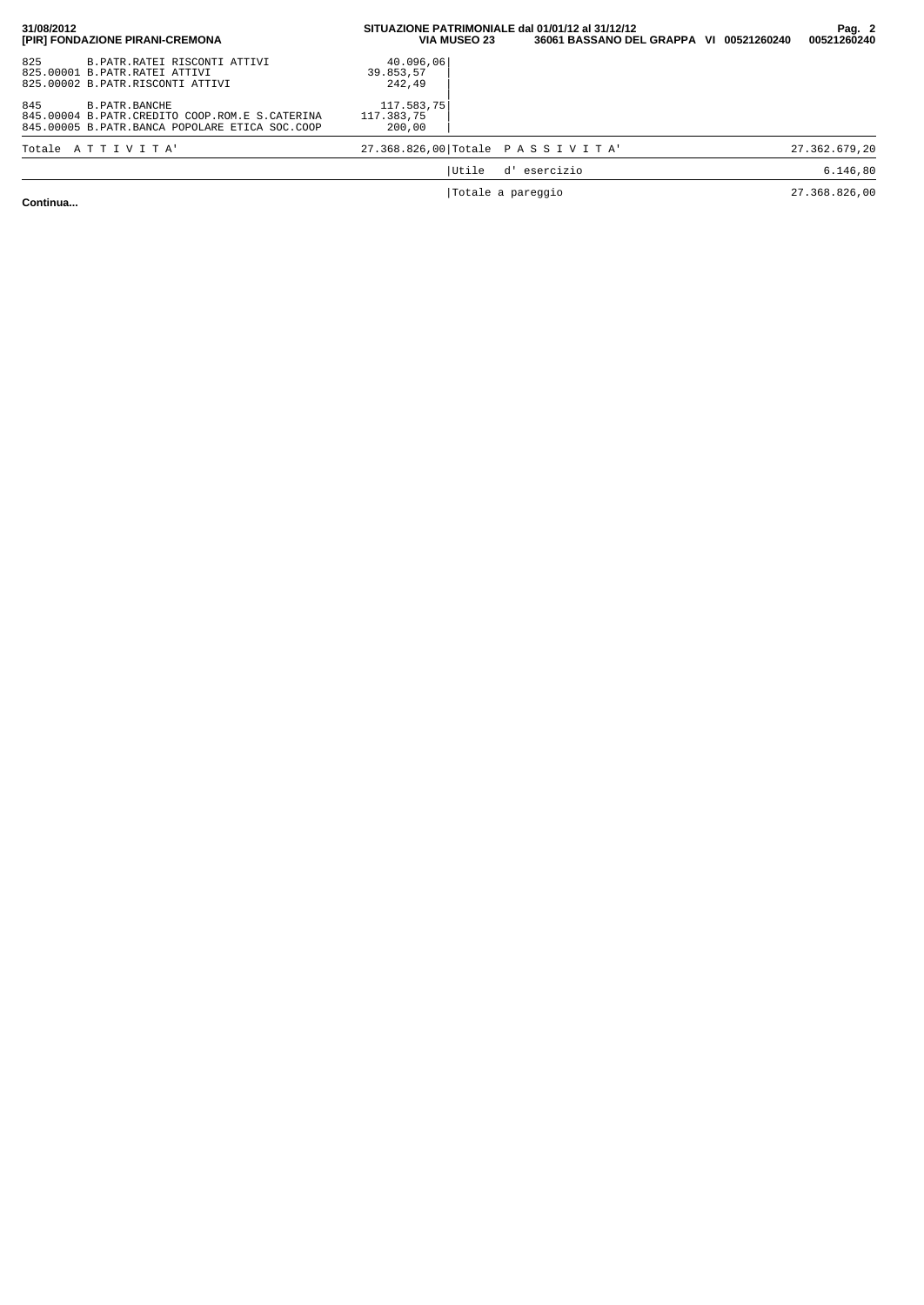| 14.490,19<br>514.00002 IST.IRAP ESERCIZIO<br>514.00002 IST.IRAP ESERCIZIO<br>514.00002 IST.IRAP ESERCIZIO<br>525.00001 B.PATR.MATERIE PRIME<br>925.00001 B.PATR.MATERIALE DI CONSUMO C/ACQ.<br>358,73<br>925.00004 B.PATR.CANCELLERIA<br>925.0 |  |
|------------------------------------------------------------------------------------------------------------------------------------------------------------------------------------------------------------------------------------------------|--|
|                                                                                                                                                                                                                                                |  |
|                                                                                                                                                                                                                                                |  |